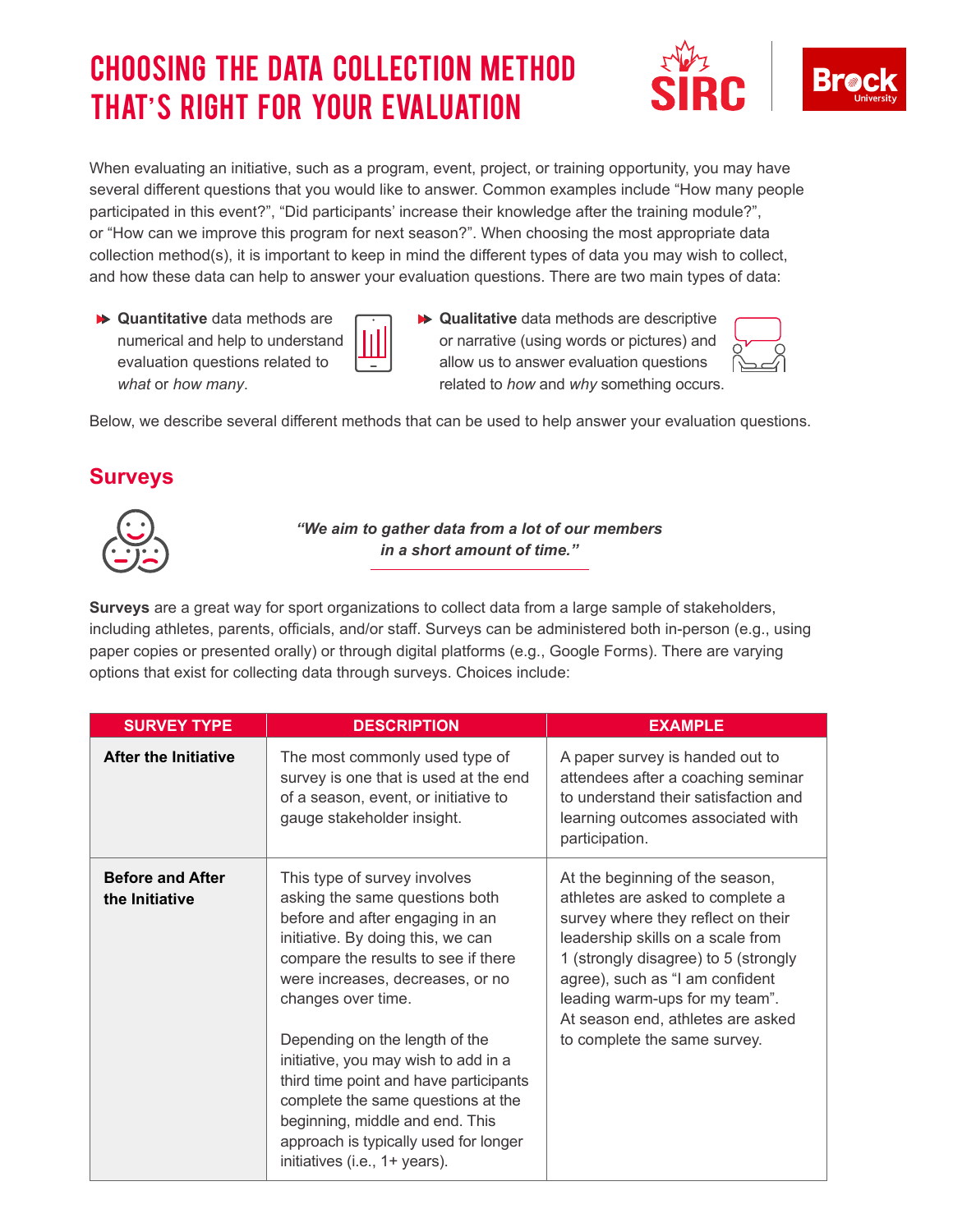| <b>After the Initiative</b><br>with Retrospective<br><b>Reflection</b> | With a retrospective survey, stake-<br>holders are asked to rate their<br>current knowledge, skill, and/or<br>attitudes and then to reflect back<br>and rate that same element before<br>participating in the initiative | In a 2-day coaching seminar<br>on gender equity in basketball,<br>a questionnaire is used to ask<br>questions about coaches' prior<br>knowledge of the topic BEFORE<br>attending the training and AFTER<br>attending the training. |
|------------------------------------------------------------------------|--------------------------------------------------------------------------------------------------------------------------------------------------------------------------------------------------------------------------|------------------------------------------------------------------------------------------------------------------------------------------------------------------------------------------------------------------------------------|
|------------------------------------------------------------------------|--------------------------------------------------------------------------------------------------------------------------------------------------------------------------------------------------------------------------|------------------------------------------------------------------------------------------------------------------------------------------------------------------------------------------------------------------------------------|

While most surveys include quantitative data, they can also be used to gather qualitative data. For example, at the end of a survey, you may ask open-ended questions such as "What was your favourite part of the season?" or "What recommendations do you have for this coaching seminar in the future?".

# **Document Review**



*"We collect information through routine practices such as registration forms or meeting minutes and want to see what we can learn from it."*

Many sport stakeholders already collect data without even realizing it! For example, existing documents and data can be reviewed as one way to answer evaluation questions. This data may include quantitative data (e.g., intake, attendance, or feedback forms; website/social media analytics) or qualitative data (e.g., past reports or meeting minutes).

# **Interviews and Focus Groups**



*"We are interested in working with a smaller sample to get more rich, nuanced data."*

Conducting interviews and focus groups can help you gain an in-depth understanding of perceptions or opinions on a topic from one or more stakeholder groups. These methods allow you to verbally ask participants openended questions and can be run in-person or virtually. Interviews are conducted with a single participant and allow for an in-depth understanding of an individual's perspective. In contrast, focus groups are group-based (~4-7 participants) and can provide the added value of having rich conversations between participants. Interviews and focus groups typically last anywhere from 30-90 minutes in length.

#### **Observations**



*"We are visual learners and have capacity to document our programming through note-taking, audio, and/or video."*